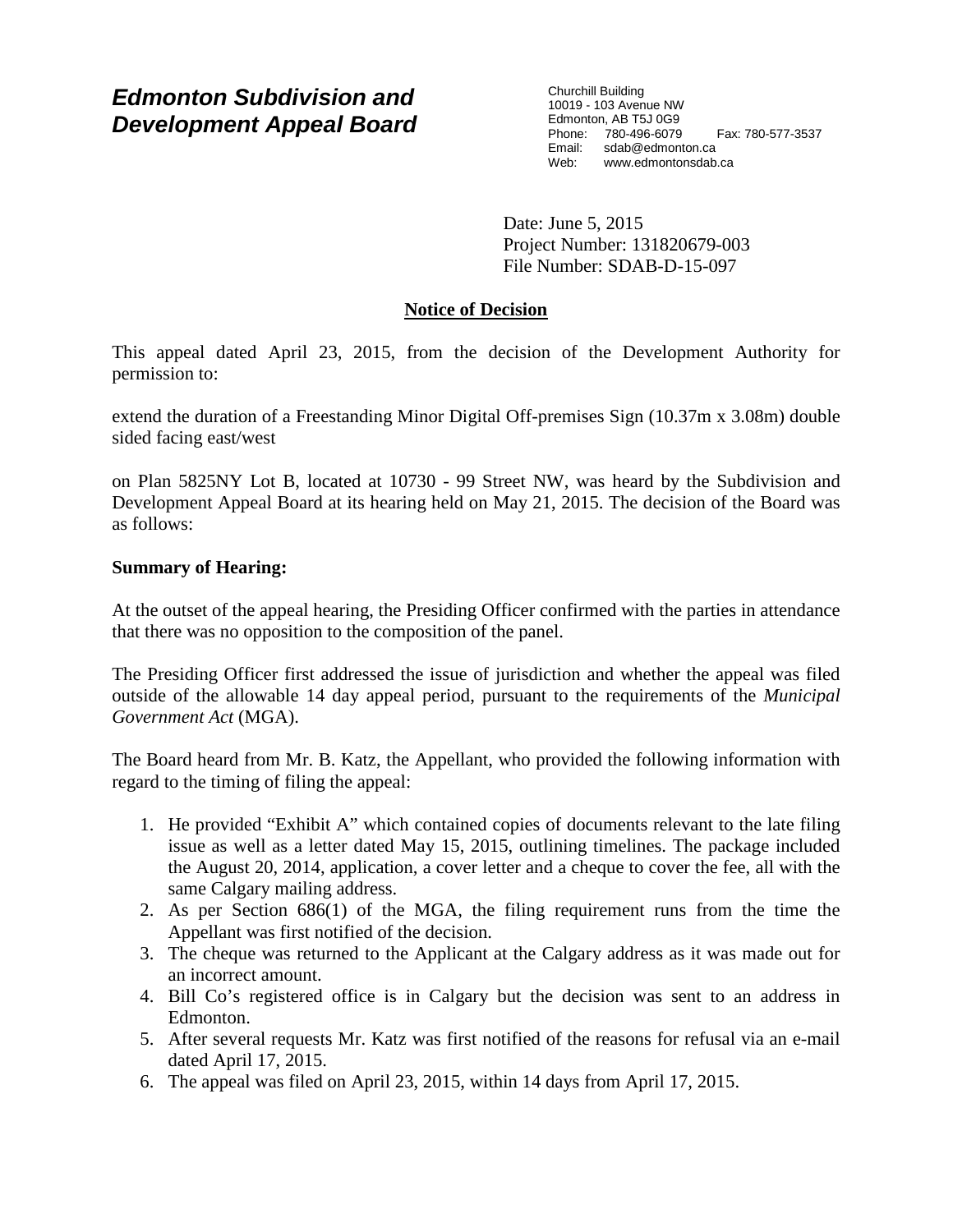The Board then heard from Mr. S. Ahuja, representing the City of Edmonton Sustainable Development Department, who made the following points regarding the late filing:

- 1. He explained there are two addresses for the Appellant in the City of Edmonton's POSSE system.
- 2. The prior application which covered this development had an Edmonton mailing address. Other applications have also used the Edmonton mailing address.
- 3. Cheques are returned to the Calgary address by a different City Department.
- 4. There is no information to believe that the Appellant received notice of the decision any earlier than the email dated April 17, 2015.

In rebuttal Mr. B. Katz made the following points:

- 1. He had sent the City a separate request for a change of address prior to this application.
- 2. Other applications are being sent to him at the Calgary mailing address.

DECISION: "that the Board assumes jurisdiction."

REASONS FOR DECISION:

The Board finds the following:

- 1. The Board accepts the Appellant's position that the City of Edmonton ought to have known, based on various correspondences, that the Appellant's mailing address is 1456 Richland Rd. NE, Calgary, Alberta.
- 2. The Development Officer confirmed that the City has two mailing addresses on file for this applicant and that the correspondence with respect to the decision was sent to the Edmonton mailing address, not the Calgary mailing address.
- 3. Both parties agreed that the applicant first received notice of the decision on April 17, 2015.
- 4. The Board finds that this appeal, filed on April 23, 2015, is within the allowable 14 day appeal period, pursuant to the requirements of Section 686(1) of the MGA.

The Board heard an appeal of the decision of the Development Authority to refuse an application to extend the duration of a Freestanding Minor Digital Off-premises Sign (10.37m x 3.08m) double sided facing east/west located at 10730 - 99 Street NW. The subject site is zoned CB2 General Business Zone. The site is within the Boyle Street/McCauley Area Redevelopment Plan and the Pedestrian Commercial Shopping Street Overlay.

The development permit was refused as the proposed Sign obscures a driver's decision point, encroaches into the road-right-of way (rear lane), does not meet the minimum nominal height clearance requirement and exceeds the maximum allowable Height.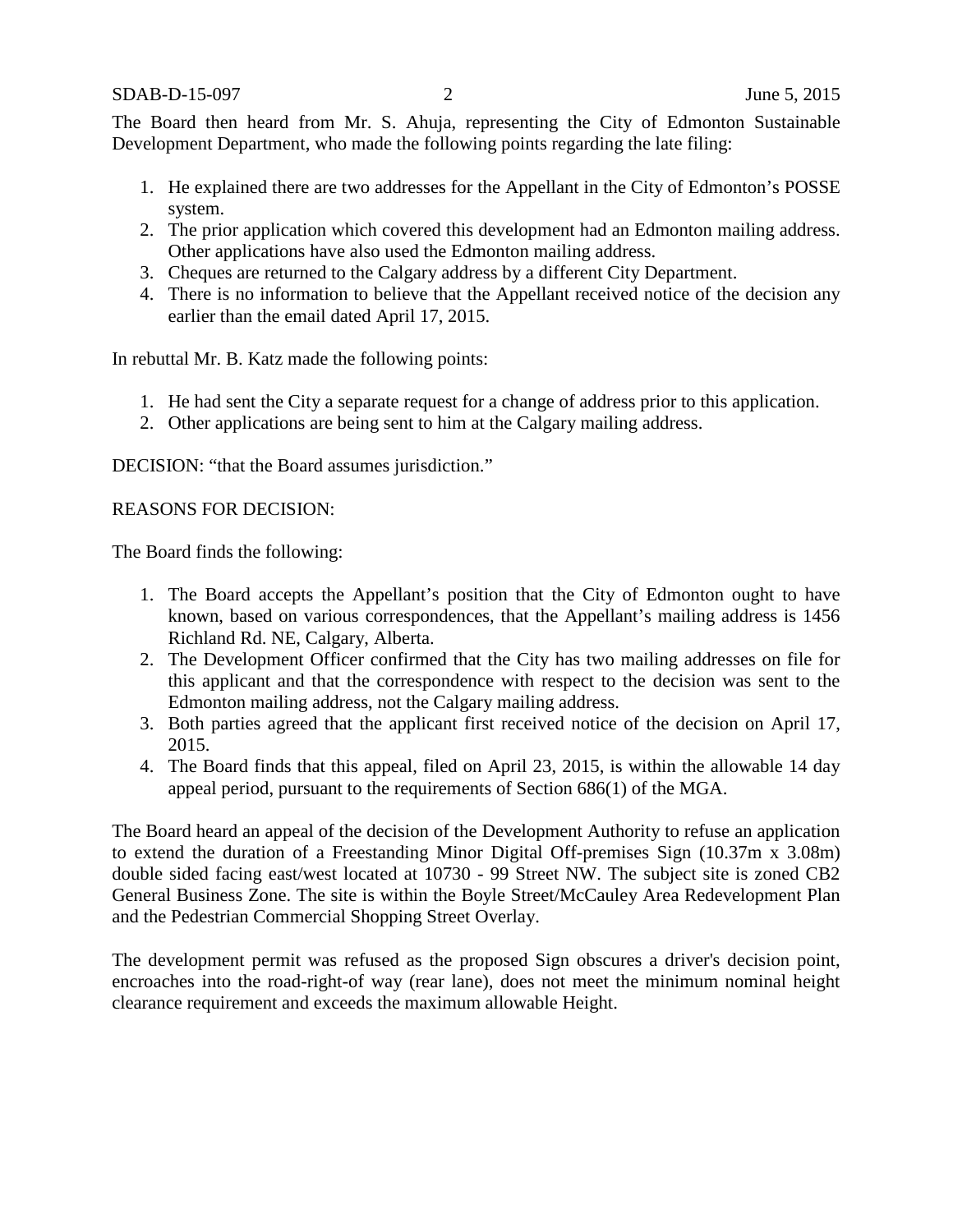Prior to the hearing the following information was provided to the Board:

- A written submission from the Development Officer dated May 15, 2015.
- A written submission from the Appellant dated May 18, 2015 and a photograph dated May 21, 2015.
- A memorandum from the City of Edmonton Transportation Services Department (Transportation Services) dated March 10, 2015.
- A copy of the Boyle Street / McCauley Area Redevelopment Plan.

The Board heard from the Appellant, Mr. B. Katz, who provided the following information:

- 1. He referred to his letter of May 18, 2015, which was presented as evidence.
- 2. He advised that the subject property has had a billboard on the site for a very long time.
- 3. In 2013, a 10' by 34' Digital Sign was approved with no safety concerns.
- 4. The Edmonton Zoning Bylaw has not changed since the original decision was made by the previous Development Officer.
- 5. The Sign is not in close proximity to a residential zone only to other commercial properties.
- 6. The original plans were approved in 2013 and he emphasized that the plans for this application were the same.
- 7. He referred to Section 645 of the MGA which requires the City of Edmonton to provide written notice regarding non-compliance; no such letter has been received.
- 8. He advised the Board that under Section 645 of the MGA the non-compliance of the Sign with the plans, including the encroachment issue, was subject to enforcement through a stop order or an encroachment agreement. The reference to enforcement in the refusal is irrelevant and was designed to prejudice the panel against him.
- 9. He was frustrated by the application process: mailing to the wrong address, lack of diligence, fettering with respect to granting variances and throwing in the "kitchen sink". All of these actions demonstrate bias on the part of the City of Edmonton.
- 10. He referred to Section 687(d) of the MGA which refers to the power of the Board to grant variances.
- 11. He referred the Board to TAB X of Exhibit "A" which contained a copy of the Development Officer's decision with relevant points redacted.
- 12. He had received no submission from Transportation Services stating the rationale and details and only received a generic letter at the time of Refusal.
- 13. He presented a case, *Sihota v Edmonton (City), 2013 ABCA 43* (*Sihota*) contained in Tab W of "Exhibit A". He felt that the doctrine of "issue estoppel" applied to this application. If the Development Authority has issued a development permit and there have been no changes to the Edmonton Zoning Bylaw, they cannot refuse to issue a new permit for the same development.
- 14. He summarized Paragraph 17 of *Sihota* which was intended to prevent re-litigation of the same issue.
- 15. He referred to Paragraph 19, Page 5 of *Sihota* where the court approved an appeal without sending it to the Board. Section 8 (a through d) was a test as it relates to the Board for this application. Where zoning and bylaws have not changed and issues have not changed the applicant can rely on getting the same decision in a subsequent case.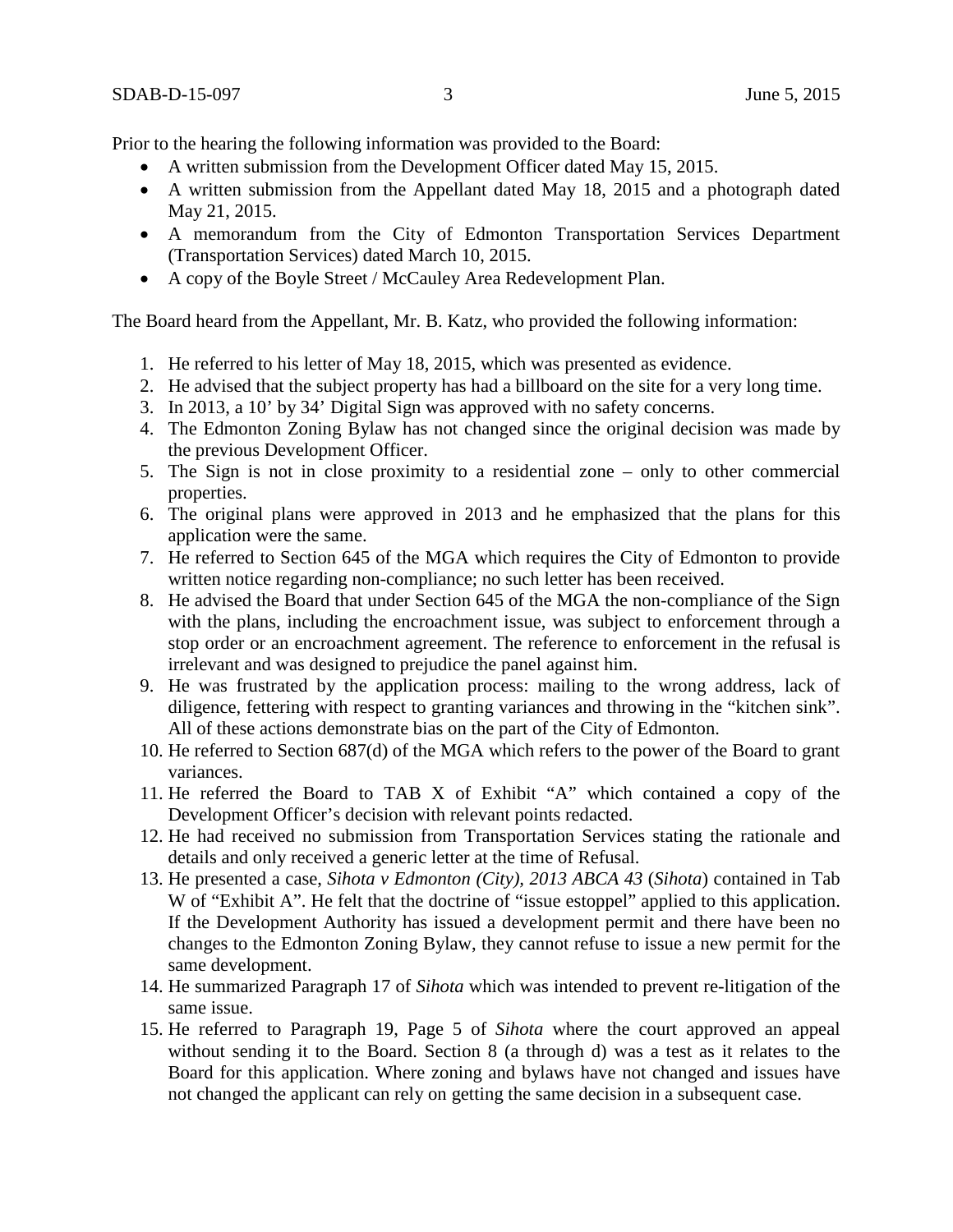- 16. A static Sign has existed for decades and a Digital Sign has existed on the site for the last two years. There have been no safety issues and no complaints. The Board's test has been met.
- 17. Although this is a discretionary use, a similar Digital Sign application located at a busier intersection in the neighborhood (southwest corner of 101 Street and 107A Avenue) that is more prominent than this Sign, was approved. There is an issue of bias.

Mr. Katz provided the following responses to questions:

- 1. He was applying for a renewal prior to the expiry of the five year period due to the difficulty of dealing with unexpected demands from the City of Edmonton.
- 2. The application for variances must occur while an existing permit is still in place.
- 3. He did not provide physical details of the Sign as this is irrelevant. The application includes the same plans and is no different than the one previously made in 2013.
- 4. The five year limit as per *Sihota* was intended to get rid of grandfathering due to bylaw changes. The bylaw has not changed since the first application.
- 5. Five years is a fixed term and therefore gives his company some certainty. He wants to extend the certainty in respect of this development to 2020 instead of 2018.
- 6. He was not able to provide the 2013 approved permit or advise of the previous variances from the last application.
- 7. He confirmed that the March 10, 2015, correspondence from Transportation Services was received but it provided no details. He did write back requesting clarification but received no response.

The Board heard from Mr. S. Ahuja, representing the City of Edmonton Sustainable Development Department, who provided the following information:

- 1. All applications are treated in the same way and applications for renewal are treated as new applications.
- 2. He is not able to vary Height.
- 3. He was not sure why the Pedestrian Commercial Shopping Street Overlay was not considered in the first application regarding this Sign but he is required to follow it.
- 4. It is standard procedure to submit Digital Sign applications to Transportation Services although they were not consulted regarding the first application for the Sign.
- 5. He provided a copy of the first application, marked as Exhibit "B".
- 6. He presented a photo of the subject Sign, marked Exhibit "C".
- 7. After Transportation Services received the application they did a site inspection and determined the Sign encroached over the road right-of-way resulting in enforcement action being initiated. He provided a letter from the City of Edmonton Sustainable Development Department dated May 19, 2015, marked Exhibit "D" that referenced that enforcement action.
- 8. One of the reasons for refusal was the non-compliance with the regulations of Transportation Services.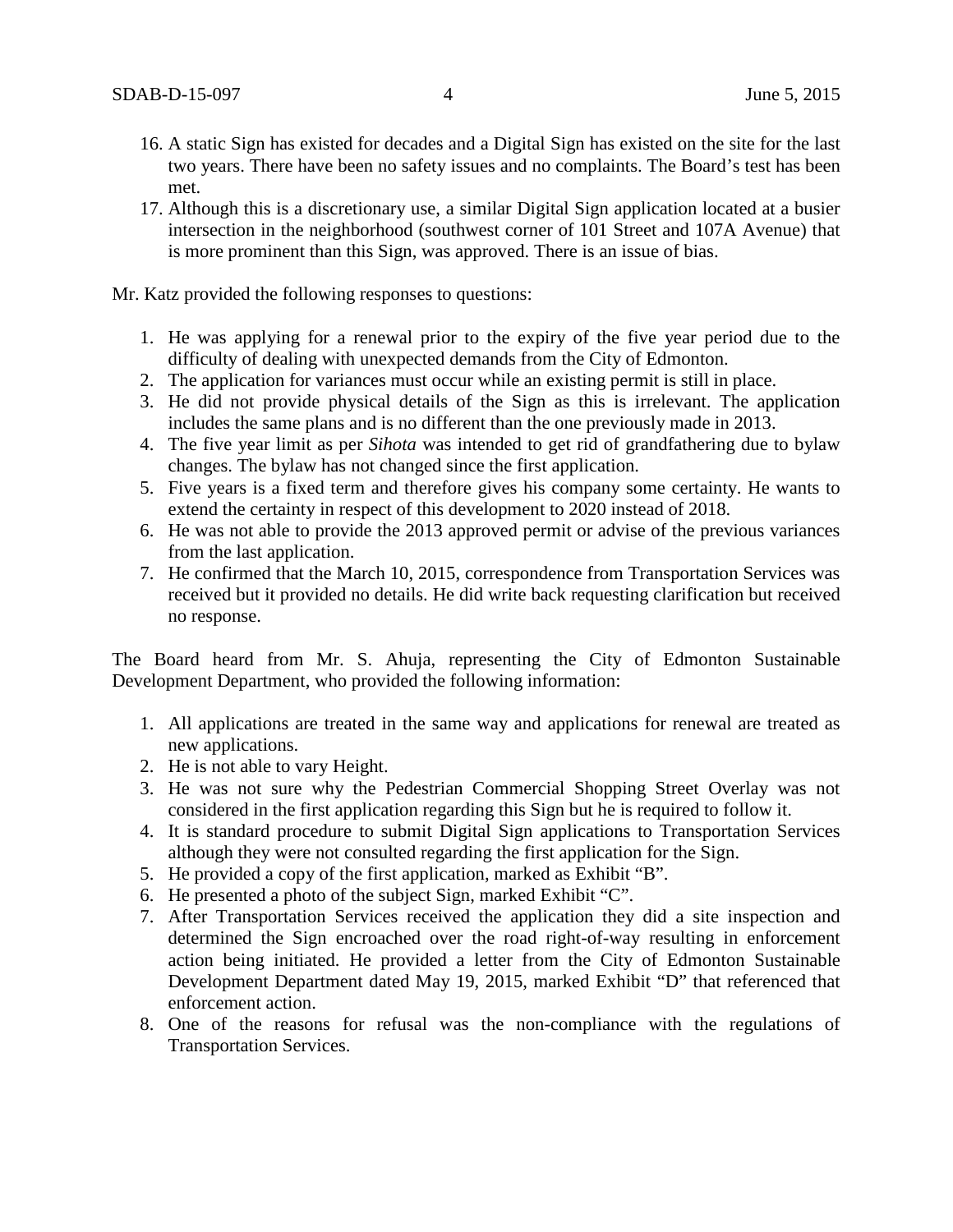9. The other Digital Sign in the area, referenced by the Appellant, was refused by the Development Authority but was subsequently approved by the Subdivision Development Appeal Board. He feels that this shows that the Development Authority is consistent in the application of the *Edmonton Zoning Bylaw* to these Signs.

Mr. Ahuja provided the following responses to questions:

- 1. The enforcement issues referred to by the Appellant were simply added as a note to his decision and did not form one of the reasons for refusal.
- 2. As per Schedule 59E.3(5)(c)(ii) of the *Edmonton Zoning Bylaw*, a freestanding Minor Digital Off-premises Sign such as this one is to have a maximum Sign Area of 20 square metres; he had overlooked this in his reason for refusal.
- 3. The Sign interferes with drivers' sight lines based on the "cone of vision" requirements of Transportation Services.
- 4. The Sign is not located completely within the property which is in contravention of Section 59.2(12) of the *Edmonton Zoning Bylaw*. An inspection by Transportation Services showed that it was encroaching on the road-right-of way (the lane).
- 5. At the time of the 2013 application the Sign, in its present form, did not exist.
- 6. Schedule 59E.3(5)(b) of the *Edmonton Zoning Bylaw* states that the maximum width of such Signs is to be 8 metres; this Sign is 10 metres wide. This was also something he missed when reviewing the application.
- 7. If the Sign were to be approved, variances would be required in width, Height and Sign Area as well as in respect to issues raised by Transportation Services.
- 8. The only discrepancy between the first application and this one is the physical location of the Sign on the property. The required variances were not reflected on the original Development Permit.
- 9. It took a long time to review this application because he had to obtain information which then had to be submitted to Transportation Services for their review.

The Board heard from Ms. A. Gelinas, representing the City of Edmonton Transportation Services Department (Transportation Services) who provided the following information:

- 1. In the past, Transportation Services only reviewed Digital Signs with animated media known as Major Digital Signs. The previous application was considered a Minor Digital Sign and therefore was not circulated to their department for comments. The Department has since changed its practice and reviews all Digital Signs that are close to roadways. The new application was reviewed by the Transportation Services who did a site visit and evaluated traffic activity at that location.
- 2. Signs have the potential to impact the roadway and users of the roadway.
- 3. She presented a document, marked Exhibit "E", entitled *Appendix A: Clearance Zones and Traffic Safety Study Requirements* which sets out the criteria they use for the review of Digital Signs near roadways based on a 20 degree clearance zone. A key factor in their analysis is how Digital Signs can impact driver decision points.
- 4. She referred to Section 59.2(2) of the *Edmonton Zoning Bylaw* which sets out the criteria in evaluating Digital Signs near roadways.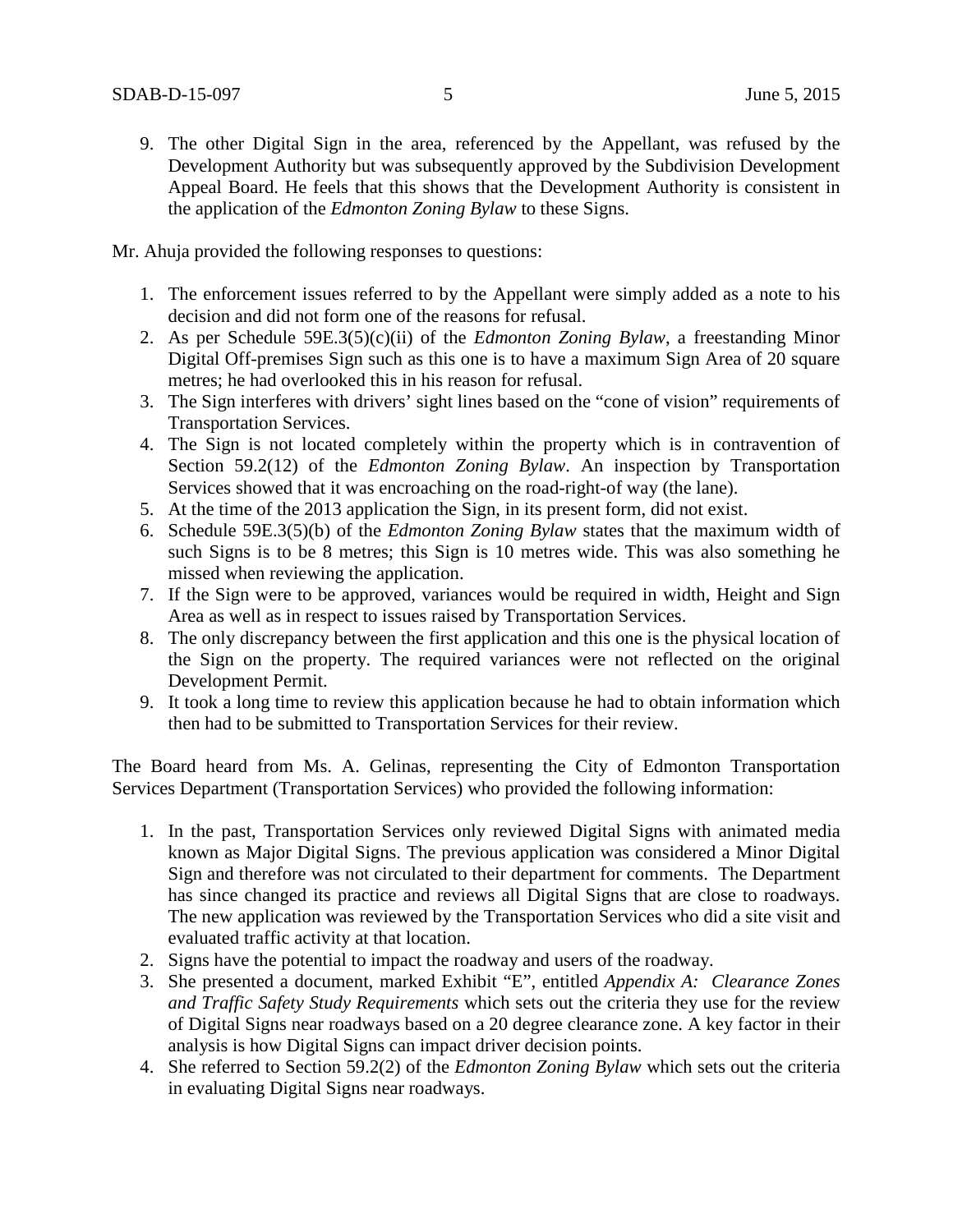- 5. She referenced Section 59.2(11) of the *Edmonton Zoning Bylaw* which allows a Development Officer to attach conditions to a Sign permit to ensure compliance with regulations and mitigate any effect that a Sign may have on surrounding properties, including mitigating any safety concerns identified by Transportation Services near traffic conflict points.
- 6. The Sign is near the intersection of 99 Street and 107A Avenue which has a nonsignalized pedestrian crossing. They conduct an analysis to determine pedestrian activity in an area when evaluating the impact of Digital Signs. This particular pedestrian crossing has markings painted on the roadway and a pedestrian crosswalk Sign.
- 7. The pedestrian crossing creates a driver decision point. The Digital Sign being applied for impacts the driver decision point and requires an evaluation.
- 8. No safety assessment had been submitted by the applicant with respect to the impact of the Sign. Transportation Services did not ask for a safety assessment as the application was being turned down on other grounds.
- 9. The other Digital Sign in the area, located on a roof top, was reviewed by Transportation Services and a safety assessment had been submitted which resulted in the Sign being relocated outside of the 20 degree cone of vision.
- 10. Transportation Services determined that the Sign encroaches onto the road right-of-way (rear lane) and they do not support private advertising on public road right-of-ways.
- 11. She submitted a document that was an extract from a consultant's report, marked Exhibit "F" that dealt with "best practices" for managing advertising within road right-of-ways. Recommendation #3 on page 23 of that report states that all road right-of-way advertising should be prohibited except in certain limited circumstances.
- 12. Transportation Services has a minimum nominal height requirement of 5.6 metres. The vertical clearance of the Sign being applied for is 4.95 metres above the road right-ofway and this is in conflict with their standard.
- 13. The issue of the impact of digital media on drivers is relatively new. The Transportation Association of Canada (TAC) released a report in March, 2015, regarding Digital Signs and road safety. That report used a similar "cone of vision" analysis to the one that Transportation Services uses. It is very definitive about a restricted zone where digital media should not be allowed near a roadway. They use a "cone of vision" of ten degrees.
- 14. Transportation Services reviewed the current application based on the TAC report. Exhibit "G" which shows their analysis using the ten degree "cone of vision". It shows that the east facing Sign still encroaches into the cone of vision of drivers. The west Sign does not encroach and would be considered less of a risk; however it is this part of the Sign that encroaches on the lane right-of-way.
- 15. The issue of encroachment on a road right-of-way is outside of the *Edmonton Zoning Bylaw*.
- 16. They treat the five year renewal period for Digital Signs as an opportunity to monitor the situation. They look at what is happening on the roadway and use current "best practices" such as the TAC guidelines.

Ms. Gelinas provided the following responses to questions:

1. Counts and surveys at this location have not yet been completed.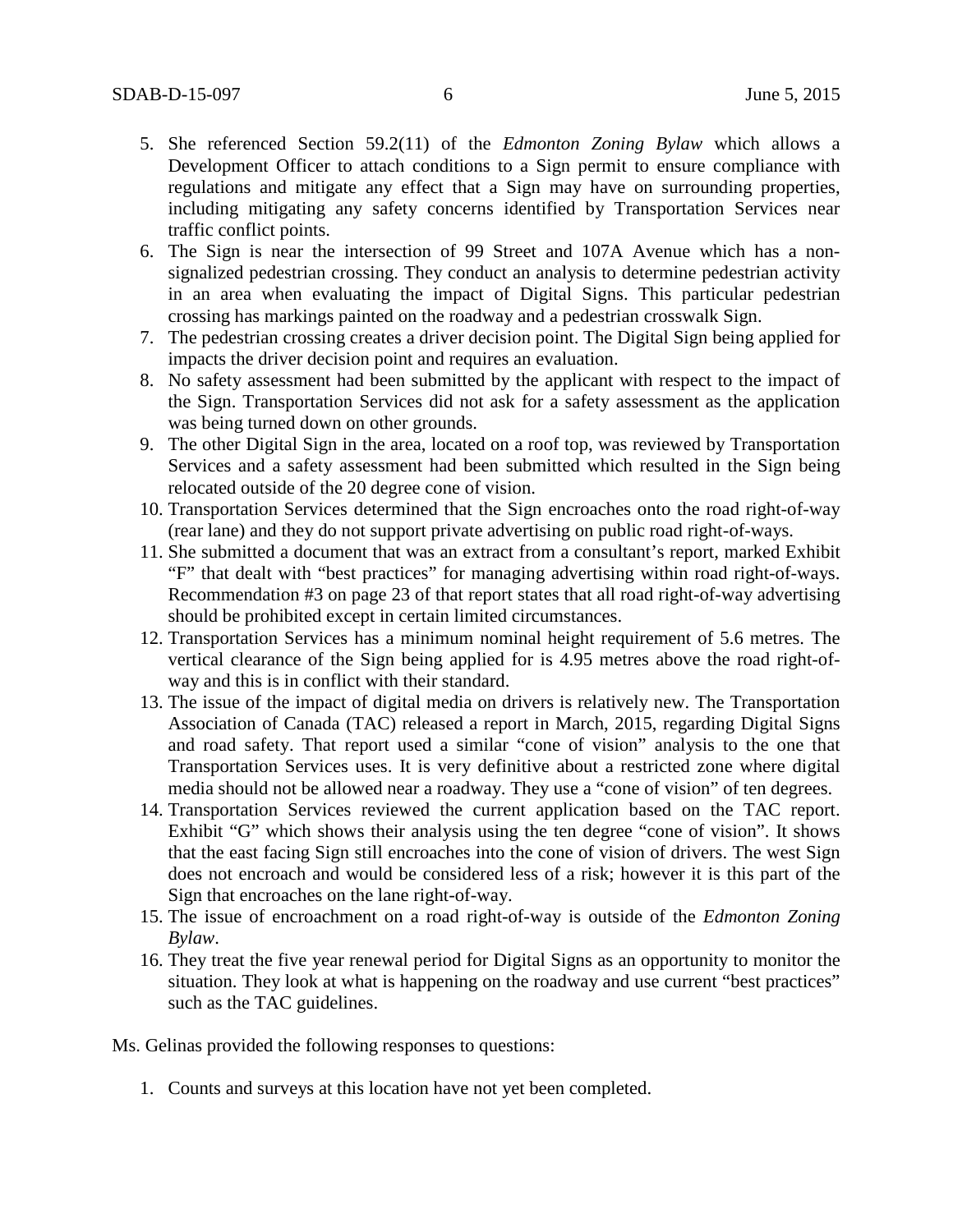- 2. There have been no complaints regarding the existing Sign.
- 3. Digital Signs are more likely to distract drivers than static Signs.
- 4. Transportation Services have not yet incorporated the TAC guidelines but she wanted to highlight that standards are changing and to show how TAC guidelines would impact this application.
- 5. She was unaware of the Appellant's request for further information regarding this application.
- 6. The Transportation Bylaw is in the process of being updated and applicants are expected to abide by the standards currently in effect.
- 7. The 20 degree "cone of vision" as shown in Exhibit "E" was used to evaluate this application. This standard has been used for evaluating all Major and Minor Digital Sign applications for about  $1 \frac{1}{2}$  years. These requirements, as they apply to Minor Digital Signs, have not yet been incorporated into the *Edmonton Zoning Bylaw.*
- 8. In the fall of 2014, the City of Edmonton provided a presentation of the new Sign application evaluation criteria to a number of stakeholders (Major Digital Sign applicants). She believed an information package was available to anyone who applied for Digital Signs.
- 9. She presented a photo, marked Exhibit "H", which showed the Digital Sign in relation to the pedestrian crossing Sign. She acknowledged that a driver would travel past the Digital Sign before he would see the crosswalk but stated that the driver must be able to make a decision to stop prior to arriving at the crosswalk.
- 10. She estimated that the distance from the Sign to the crosswalk was approximately 25 metres.
- 11. She used the criteria outlined in Section 59.2(2)(c) of the *Edmonton Zoning Bylaw* to determine whether a Sign conflicts with a driver's decision point. There are no strict measures to determine this conflict. The cone analysis is utilized and pedestrian crossings are taken into account as pedestrians are particularly vulnerable. They also consider competition between the Sign and sight lines as well as road configuration. This road is on a curve which impacts sight line distance.
- 12. The 5.6 metres nominal height clearance requirement is based on a requirement by Alberta Transportation and provides a clearance zone for tall vehicles. Most freeways and bridges are required to meet that height which only applies over road right-of-ways, not over private property. This requirement is not found in the *Edmonton Zoning Bylaw.*

In rebuttal Mr. Katz made the following points:

- 1. He reiterated that he did not receive any information of the changes to the guidelines as presented and was unaware of these guidelines until this hearing. This is the reason as to why he made an early application.
- 2. In his opinion, most of the new information heard was irrelevant and the Board is governed by the *MGA* and the *Edmonton Zoning Bylaw*, not changes to policy.
- 3. He had not been invited to be part of any public consultation process for Major or Minor Digital Signs.
- 4. The 5.6 metres height clearance requirement only applies within the road right-of-way. The proposed Sign is within the property line based on the approved plans provided.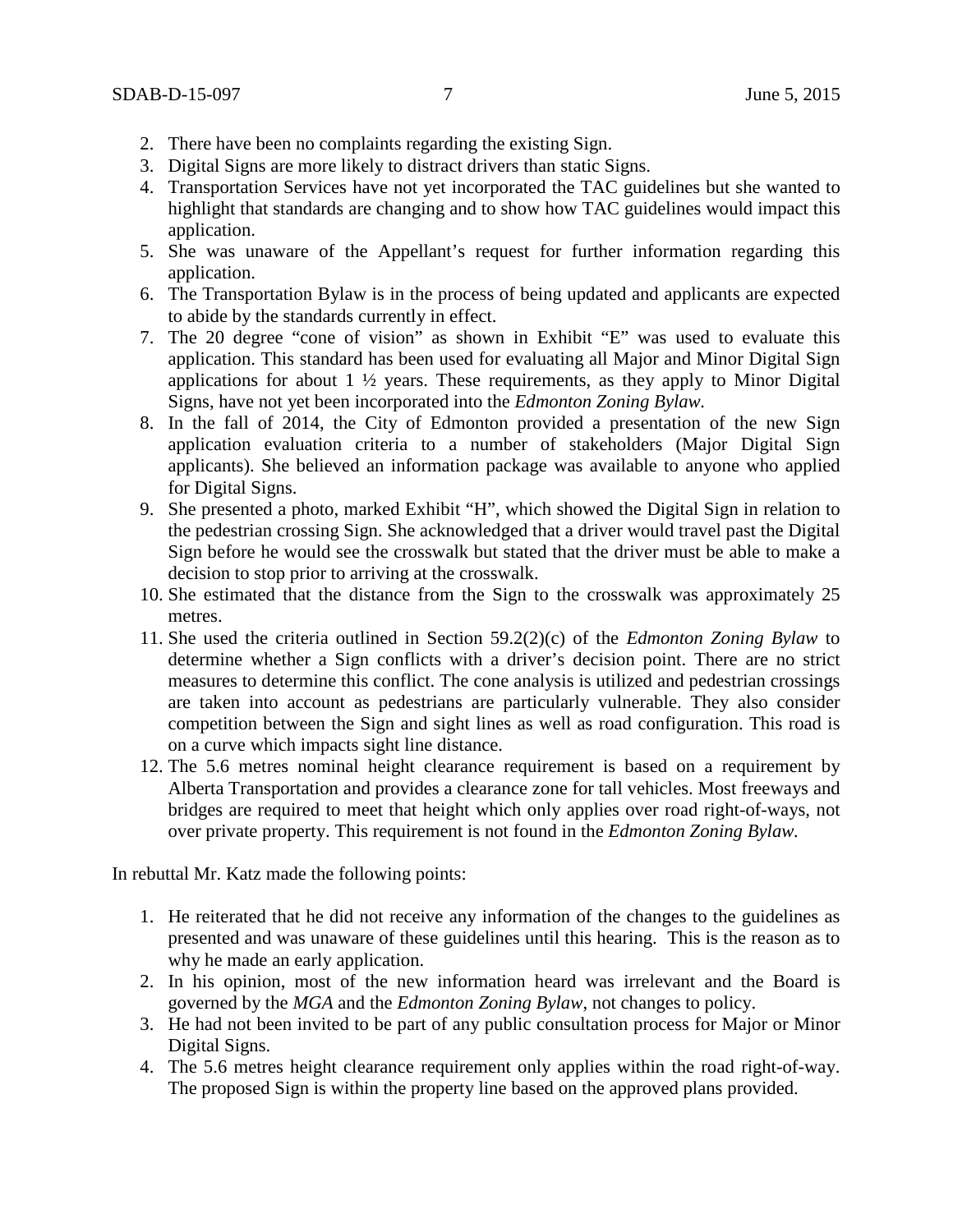- 5. He stated that this sign is in the CB2 General Business Zone, therefore, Schedule 59F is the correct schedule not 59E.
- 6. He referred the Board to Page 3 of the original Development Permit (the note of variances granted). He does not accept that a 5 year permit is an opportunity for the City of Edmonton to correct errors and prior decisions have relevance once complete.
- 7. He advised that documents presented by Transportation Services cited third party reports and reiterated the correspondence from Transportation Services dated March 10, 2015, did not demonstrate the Sign was unsafe.
- 8. He confirmed that the March 10, 2015, correspondence was received directly from the City of Edmonton Transportation Services Department and not the City of Edmonton Sustainable Development Department.
- 9. He advised the Board that he made several attempts to coordinate with the City of Edmonton in a timely manner but was not successful.
- 10. Other studies exist which would refute the conclusions brought forward today by the City of Edmonton.
- 11. There was no evidence that the Pedestrian Commercial Shopping Street Overlay was not considered in the original application.
- 12. If the Board considers the Sign to be unsafe it should consider only the East facing Sign as per Exhibit "G".

#### **Decision:**

The Appeal is ALLOWED and the decision of the Development Authority is REVOKED. The development is GRANTED as applied for to the Development Authority subject to the following conditions:

1. This development permit expires on June 4, 2020.

In granting the development the following variances to the *Edmonton Zoning Bylaw* are allowed:

- 1. Pursuant to Section 819.3(13)(a), a variance of 2 metres was granted to the maximum allowable Height requirement of 6 metres.
- 2. Pursuant to Schedule 59E.3(5)(b), a variance of 2.37 metres was granted to the maximum allowable Sign width requirement of 8 metres.
- 3. Pursuant to Schedule 59E.3(5)(c)(ii), a variance of 11.94 metres square was granted to the maximum allowable Sign Area requirement of 20 square metres.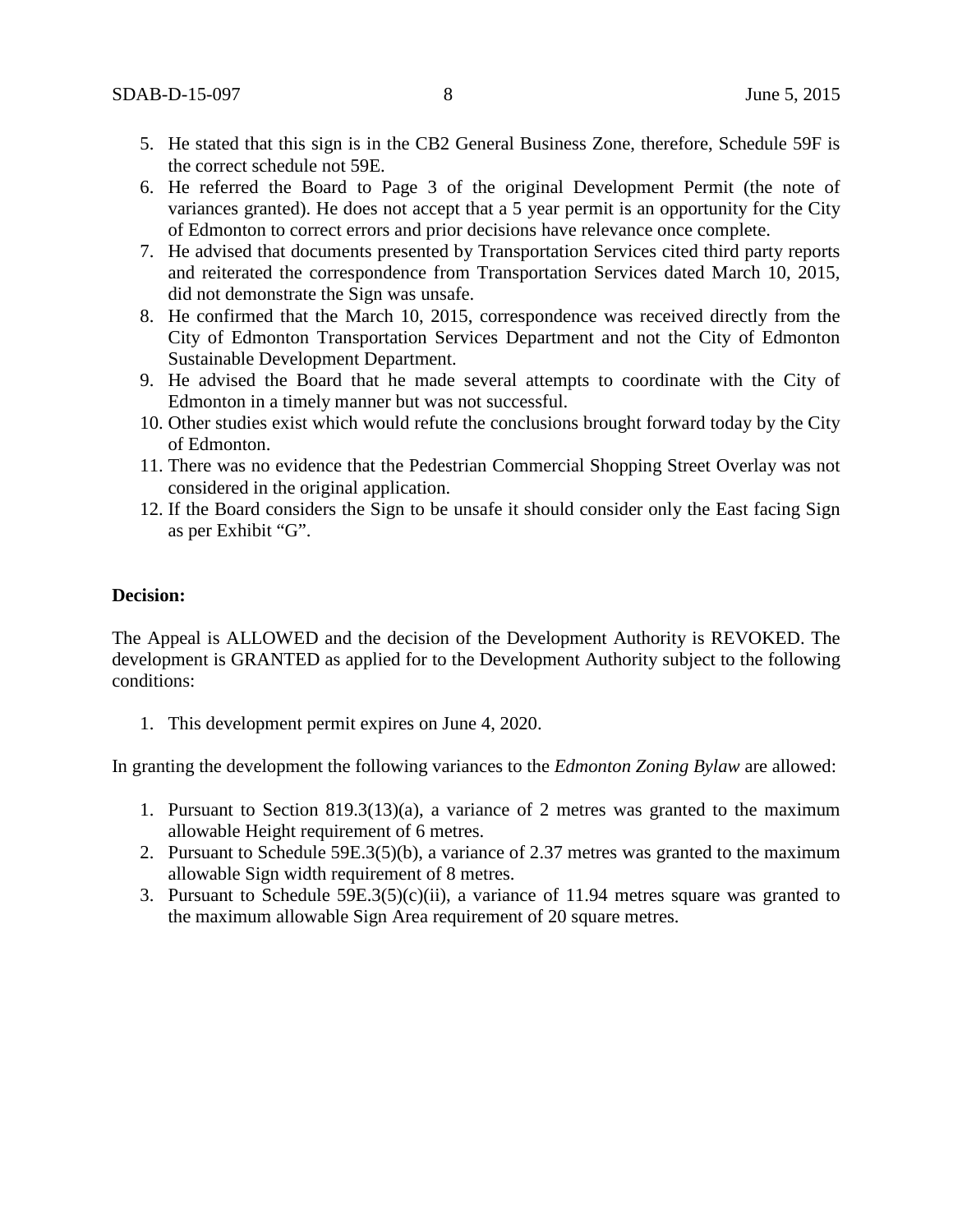#### **Reasons for Decision:**

The Board finds the following:

- 1. The proposed development, a Minor Digital Off-premises Sign is a Discretionary Use in the CB2 General Business Zone, Section 340.3(42).
- 2. The Board has not considered any encroachment concerns in its findings as no specific evidence was provide to quantify any encroachment which may be in any event an enforcement issue. Enforcement issues are not within the Board's purview.
- 3. The Board has determined that "issue estoppel" does not apply within this application. The five year renewal period is designed to allow Digital Signs to be periodically assessed in a changing environment including changing policies and evidence related to safety and planning impact.
- 4. The Board recognizes the proposed Sign exceeds the maximum allowable Height, maximum allowable Width, and the maximum allowable Sign Area but notes that this development is located within a commercial area and it is not within proximity to any residential zone. Based on the submitted photographic evidence, the Board finds that the Sign is compatible with the surrounding area.
- 5. A Sign has existed on this Site for several years and the subject Freestanding Minor Digital Off-premises Sign has existed since 2013. The Board notes that no complaints or traffic incidents have been reported during the existence of this Sign.
- 6. The Board heard that the standards for evaluating Digital Signs and their impact on driver decision points are evolving. For example, Transportation Services used to evaluate only Major Digital Signs, which have video images. Now Minor Digital Signs are evaluated, which only have static images. Another example is the March 2015 report by the Transportation Association of Canada (TAC) regarding best practices for Digital Signs. TAC recommends somewhat different criteria for evaluating these signs than those used by Transportation Services. Using these criteria to evaluate this development permit application, this Digital Sign does not impact west bound drivers and only minimally impacts east bound drivers as shown in Exhibit "G". It is noted that east bound drivers will encounter the crosswalk before the sign, so the sign will be of less significant regarding decisions relating to the crosswalk.
- 7. Based on the evidence of Transportation Services, particularly the TAC recommendations, the Boards finds that the current sign does not violate any of the requirements of Section 59.2(2)a, b, c and d of the Zoning Bylaw. Given the City's evidence that their standards are currently in transition and the lack of complaints or reported incidents, the Board concludes there is no material or adverse impact. When this permit expires in five years, the Development Authority and Transportation Services will have the opportunity to re-evaluate the sign by the standards of the day to determine if a new development permit should be issued.
- 8. Regarding issues of compliance, such as not being located completely within the property or encroaching on a road right-of-way, nothing in this decision affects the City's ability to require compliance.
- 9. The Board notes there were no letters in opposition to the proposed development and no one appeared in opposition at the hearing.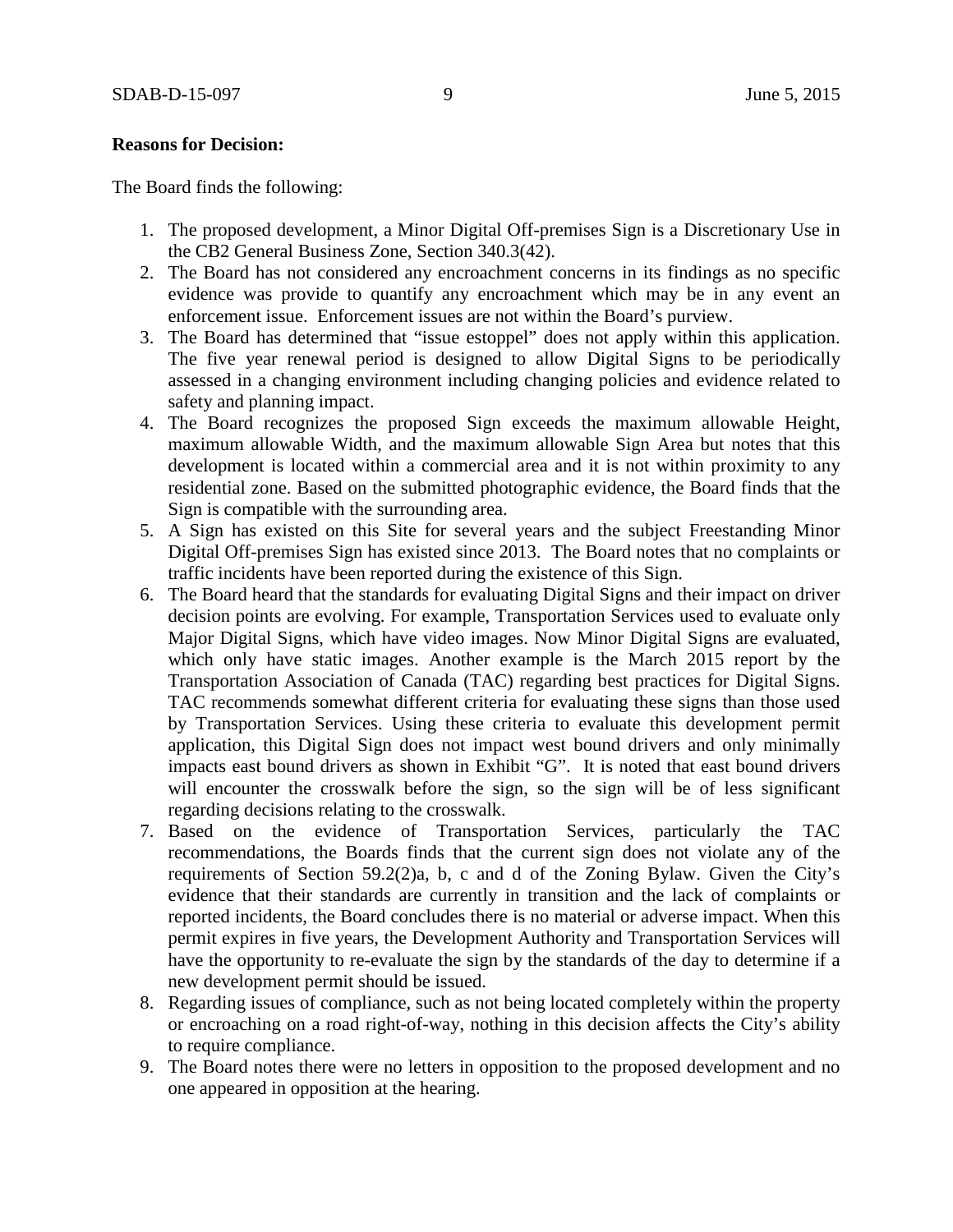10. Based on the above, it is the opinion of the Board, that the proposed development will not unduly interfere with the amenities of the neighbourhood nor materially interfere with or affect the use, enjoyment or value of neighbouring parcels of land.

#### **Important Information for Applicant/Appellant**

- 1. This is not a Building Permit. A Building Permit must be obtained separately from the Sustainable Development Department, located on the  $5<sup>th</sup>$  Floor, 10250 – 101 Street, Edmonton.
- 2. Obtaining a Development Permit does not relieve you from complying with:
	- a) the requirements of the *Edmonton Zoning Bylaw*, insofar as those requirements have not been related or varied by a decision of the Subdivision and Development Appeal Board;
	- b) the requirements of the *Alberta Safety Codes Act*,
	- c) the *Alberta Regulation 204/207 – Safety Codes Act – Permit Regulation*,
	- d) the requirements of any other appropriate federal, provincial or municipal legislation,
	- e) the conditions of any caveat, covenant, easement or other instrument affecting a building or land. (Refer to Section 5 of the *Edmonton Zoning Bylaw, Bylaw 12800*, as amended.)
- 3. When an application for a Development Permit has been approved by the Subdivision and Development Appeal Board, it shall not be valid unless and until any conditions of approval, save those of a continuing nature, have been fulfilled.
- 4. A Development Permit will expire in accordance to the provisions of Section 22 of the *Edmonton Zoning Bylaw, Bylaw 12800*, as amended.
- 5. This decision may be appealed to the Alberta Court of Appeal on a question of law or jurisdiction under Section 688 of the *Municipal Government Act*, R.S.A. 2000, c. M-26. If the Subdivision and Development Appeal Board is served with notice of an application for leave to appeal its decision, such notice shall operate to suspend the Development Permit.
- 6. When a decision on a Development Permit application has been rendered by the Subdivision and Development Appeal Board, the enforcement of that decision is carried out by the Sustainable Development Department, located on the 5th Floor, 10250 – 101 Street, Edmonton.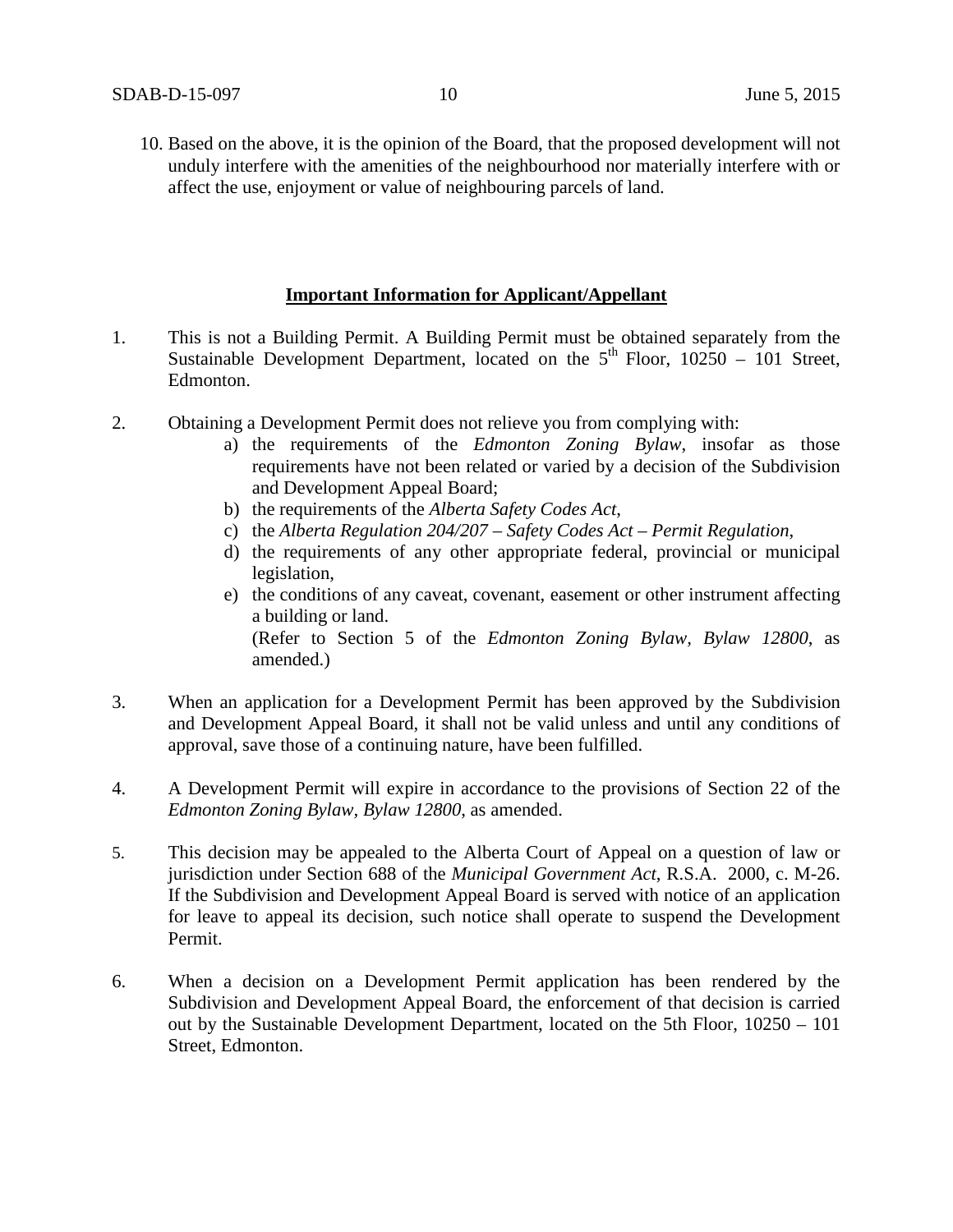*NOTE: The City of Edmonton does not conduct independent environmental checks of land within the City. If you are concerned about the stability of this property for any purpose, you should conduct your own tests and reviews. The City of Edmonton, when issuing a development permit, makes no representations and offers no warranties as to the suitability of the property for any purpose or as to the presence or absence of any environmental contaminants on the property.*

> Mr. V. Laberge, Presiding Officer Subdivision and Development Appeal Board

cc: City of Edmonton, Sustainable Development, Attn: S. Ahuja City of Edmonton Transportation Services Department, Attn: A. Gelinas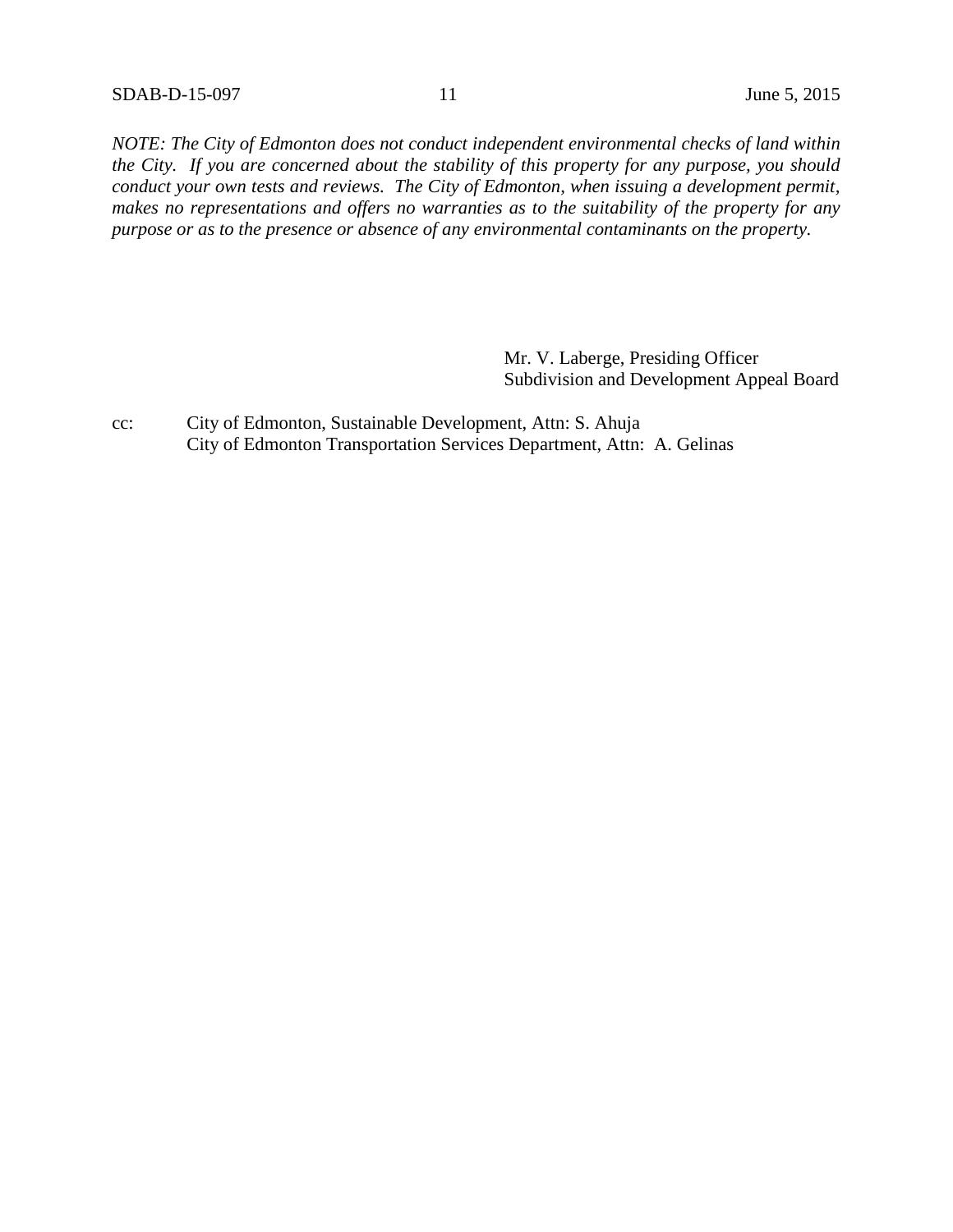# *Edmonton Subdivision and Development Appeal Board*

Churchill Building 10019 - 103 Avenue NW Edmonton, AB T5J 0G9 Phone: 780-496-6079 Fax: 780-577-3537 Email: sdab@edmonton.ca Web: www.edmontonsdab.ca

Date: June 5, 2015 Project Number: 163179224-005 File Number: SDAB-D-15-098

## **Notice of Decision**

This appeal dated April 22, 2015, from the decision of the Development Authority for permission to:

Construct an addition to an existing Single Detached House (partially covered deck 1.52m x 4.72m and 2.44m x 13.72m)

on Plan 1420824 Blk 13 Lot 11, located at 2724 - Wheaton Drive NW, was heard by the Subdivision and Development Appeal Board at its hearing held on May 21, 2015. The decision of the Board was as follows:

## **Summary of Hearing:**

At the outset of the appeal hearing, the Presiding Officer confirmed with the parties in attendance that there was no opposition to the composition of the panel.

The appeal was filed on time, in accordance with Section 686 of the *Municipal Government Act*, R.S.A 2000, c. M-26.

The Board heard an appeal of the decision of the Development Authority to refuse an application to construct an addition to an existing Single Detached House (partially covered deck 1.52m x 4.72m and 2.44m x 13.72m) located at 2724 - Wheaton Drive NW. The subject site is zoned RSL Residential Small Lot Zone and is within the Windermere Area Structure Plan and the Windermere Neighbourhood Structure Plan.

The development permit was refused due to an excess in the maximum allowable total Site Coverage.

Prior to the hearing the following information was submitted to the Board:

- A revised plot plan and house plans dated April 24, 2015
- A written submission from the Development Officer dated May 12, 2015

The Board heard Cecile Biron, Peter Manget, and Mr. G. Braich who were representing the Appellant, Sunnyview Homes Ltd. They provided the following information: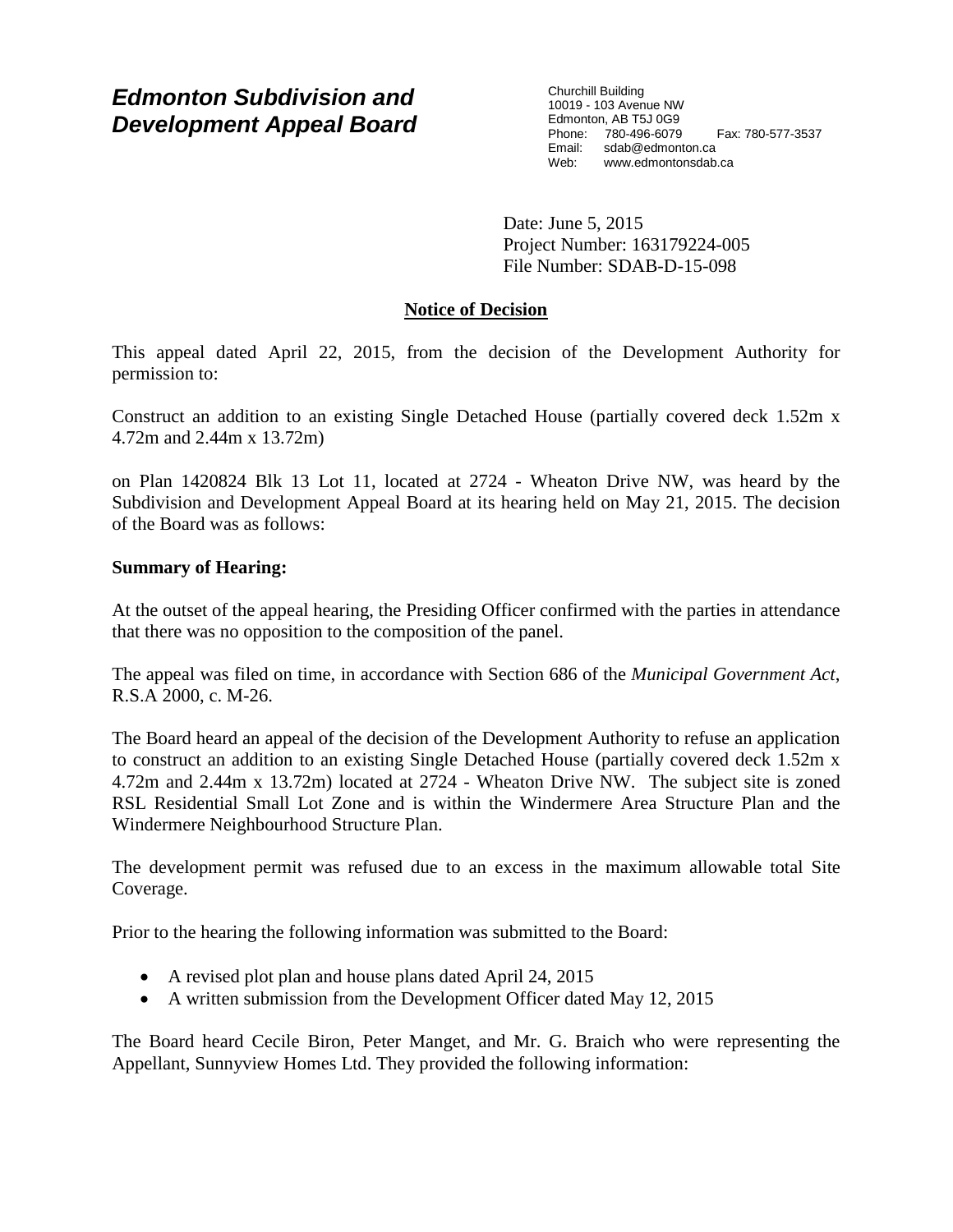- 1. They had originally applied for a larger deck but have now reduced the deck size by eliminating the western portion of the deck. The total site coverage is 47.73 percent compared to 51 percent in the original refused application.
- 2. The Appellants are requesting the uncovered deck in order to enjoy their backyard and the view of the pond.

The Appellants provided the following responses to questions:

- 1. There are currently no existing neighbours and the adjacent lot to the west is owned by their company, Sunnyview Homes.
- 2. They intend to build a fence along the rear lot line.
- 3. The proposed house abutting the rear of this property will most likely be designed with a 27 foot setback from its rear lot line to avoid possible sightline issues with the other neighbour's house.
- 4. They confirmed the size of the new addition is 1.837 metres by 8.44 metres.

The Board heard from Ms. F. Hetherington, representing the City of Edmonton Sustainable Development Department, who provided the following information:

- 1. She confirmed that she had received the revised plans. However, she did not have the authority to reconsider the new plans as the original Development Permit had been refused and the matter was now within the Board's jurisdiction.
- 2. The house was originally approved with a covered deck even though the total site coverage was 45.9 percent. The proposed deck extension was not shown on the original application.
- 3. The proposed deck will be 3.15 metres in height measured from the rear elevation of the house to the main floor. This deck is just for the main floor. The deck would be higher than any proposed fence at the rear of this lot.
- 4. There is a walk-out area from the basement into the rear yard.
- 5. She provided a copy, marked "Exhibit A" of the originally approved plot plan for the house which included the covered deck. She used this plot plan to point out the location of the proposed partially covered deck.

In rebuttal Ms. Biron made the following points:

- 1. She presented a letter with signatures of support for the proposed deck, marked "Exhibit  $B$ ".
- 2. She reiterated that the requested variance is small.
- 3. The summer season is limited in length and the Appellants had to consider their own enjoyment.
- 4. Aesthetically the house would not look as good without this addition.

Ms. Hetherington declined the opportunity to respond to the new information presented.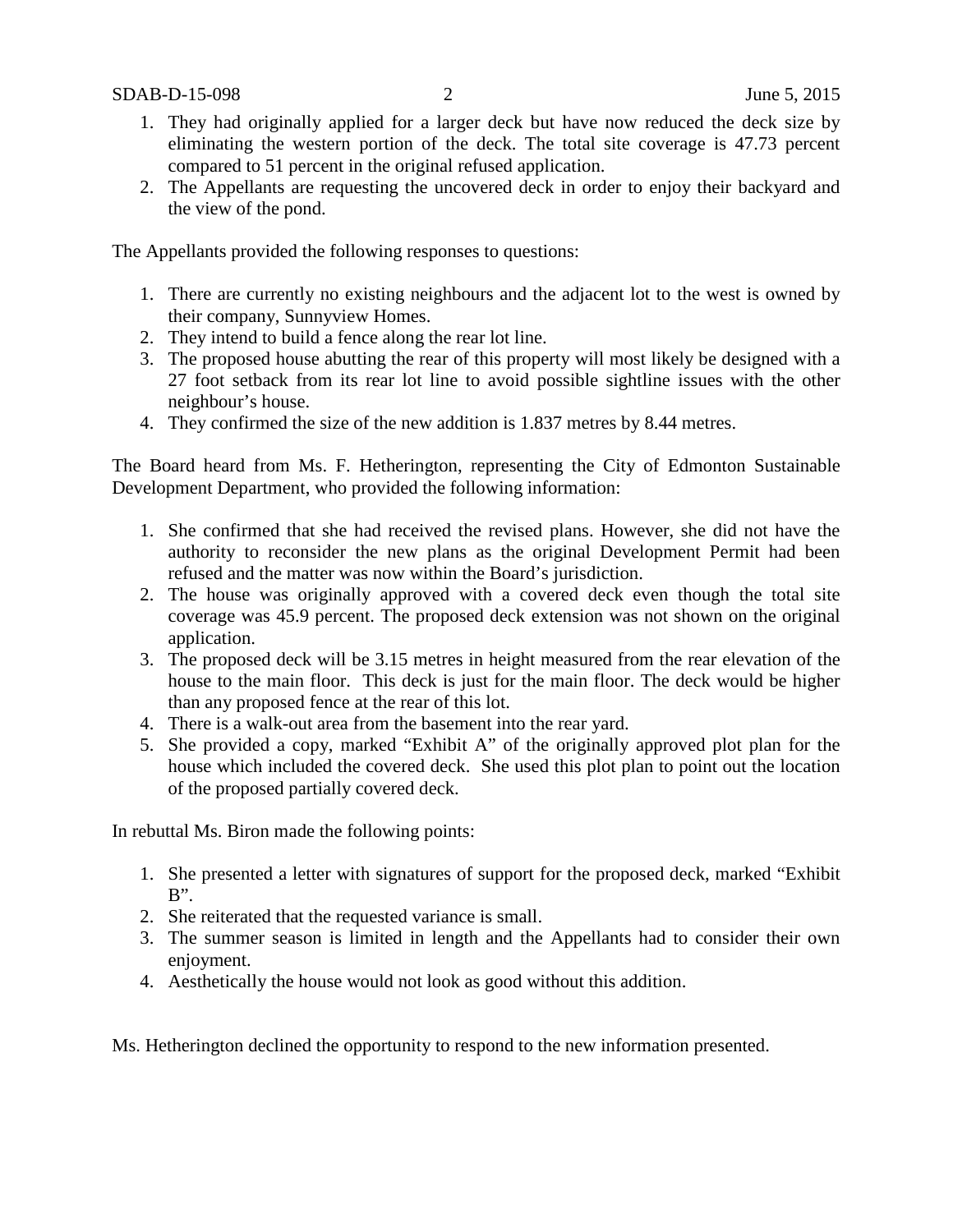#### **Decision:**

The appeal is DENIED and the decision of the Development Authority is CONFIRMED. The development is **REFUSED.**

### **Reasons for Decision:**

The Board finds the following:

- 1. The proposed development is an addition to a Permitted Use in the RSL Residential Small Lot Zone.
- 2. The Board has based its decision on the revised plans received April 24, 2015.
- 3. The Board finds the addition of the partially covered Platform Structure will exceed the total maximum allowable Site Coverage by 18.06 square metres (2.73 percent).
- 4. Although the proposed development is located on the main floor of the Single Detached House, the Platform Structure is 3.15 metres in height measured from the rear elevation of the house. Sightlines from this deck will be considerably higher than a fence along the rear property line.
- 5. The Board accepts the submission of the Development Officer that the addition of the proposed development will create a massing effect and will increase the lack of privacy for the abutting property to the north.
- 6. The Board notes that the letter of support received included signatures from three home builders (one of which includes the Appellant) and encompasses seven neighbouring properties. However, the letter of support did not include any signatures from abutting property owners.
- 7. Based on the above, it is the opinion of the Board, that the proposed development will unduly interfere with the amenities of the neighbourhood and materially interfere with or affect the use, enjoyment or value of neighbouring parcels of land.

### **Important Information for Applicant/Appellant**

- 1. This decision may be appealed to the Alberta Court of Appeal on a question of law or jurisdiction under Section 688 of the *Municipal Government Act*, R.S.A. 2000, c. M-26. If the Subdivision and Development Appeal Board is served with notice of an application for leave to appeal its decision, such notice shall operate to suspend the Development Permit.
- 2. When a decision on a Development Permit application has been rendered by the Subdivision and Development Appeal Board, the enforcement of that decision is carried out by the Sustainable Development Department, located on the 5th Floor, 10250 – 101 Street, Edmonton.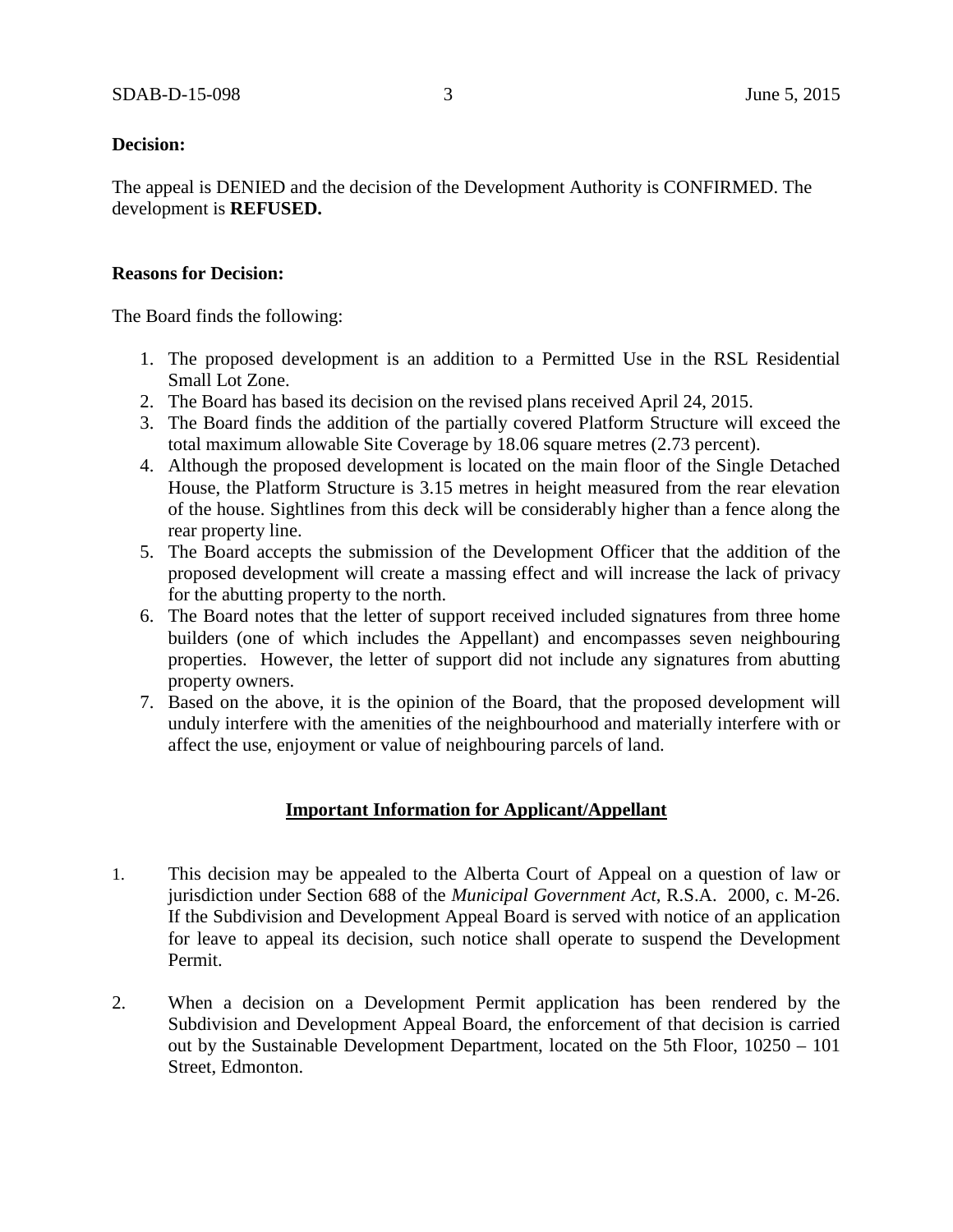SDAB-D-15-098 4 June 5, 2015

*NOTE: The City of Edmonton does not conduct independent environmental checks of land within the City. If you are concerned about the stability of this property for any purpose, you should conduct your own tests and reviews. The City of Edmonton, when issuing a development permit, makes no representations and offers no warranties as to the suitability of the property for any purpose or as to the presence or absence of any environmental contaminants on the property.*

> Ms. P. Jones, Presiding Officer Subdivision and Development Appeal Board

CC: City of Edmonton, Sustainable Development, Attn: Fiona Hetherington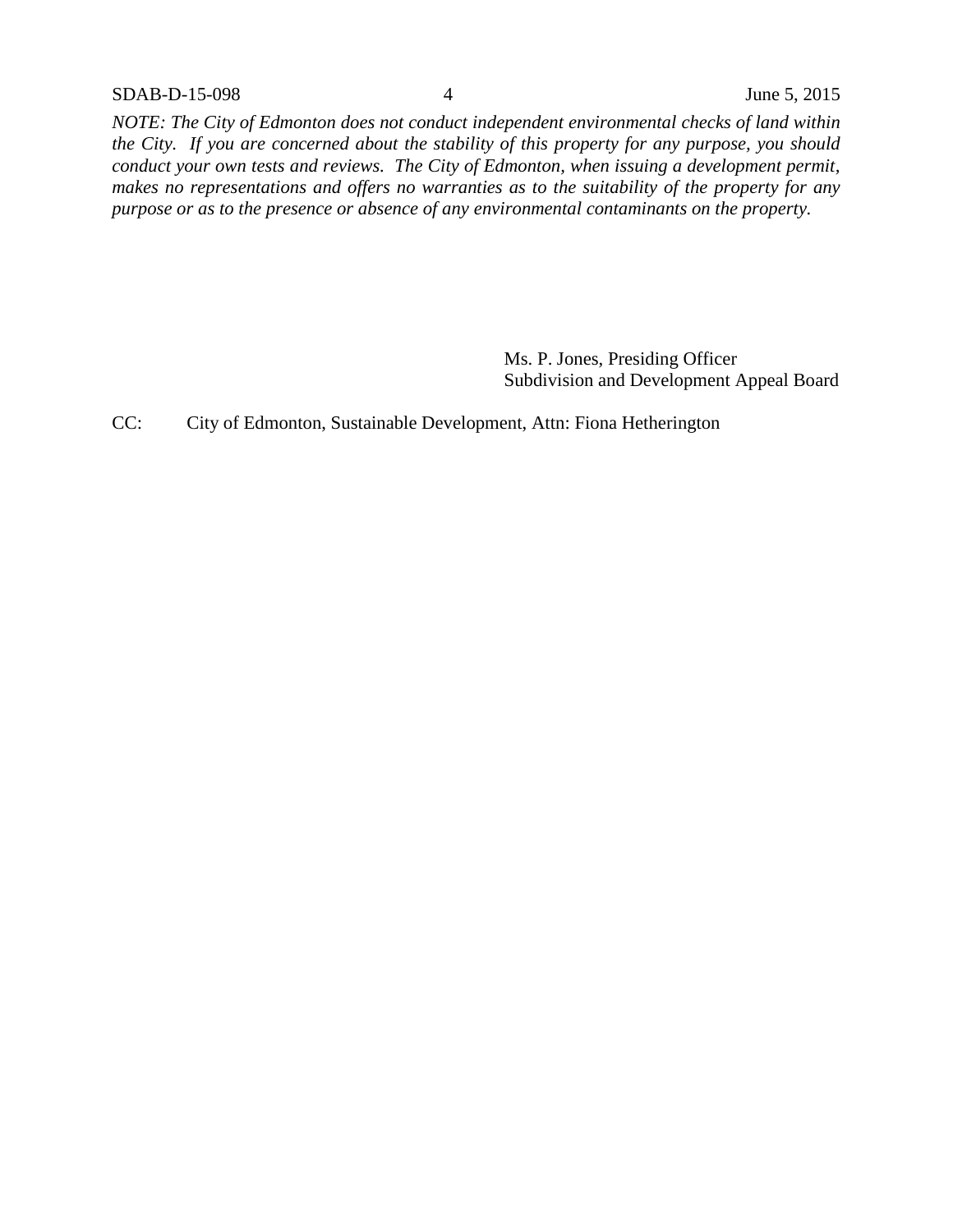# *Edmonton Subdivision and Development Appeal Board*

Churchill Building 10019 - 103 Avenue NW Edmonton, AB T5J 0G9 Phone: 780-496-6079 Fax: 780-577-3537 Email: sdab@edmonton.ca<br>Web: www.edmontonsdab www.edmontonsdab.ca

Date: June 5, 2015 Project Number: 157103831-007 File Number: SDAB-D-15-099

## **Notice of Decision**

This appeal dated April 22, 2015, from the decision of the Development Authority for permission to:

Construct exterior alterations to 50 Dwellings of Row Housing with attached Garages (revised main floor elevations for Blocks A, B and I only)

on Plan 1325175 Blk 16 Lot 1, located at 1480 - Watt Drive SW, was heard by the Subdivision and Development Appeal Board at its hearing held on May 21, 2015. The decision of the Board was as follows:

## **Summary of Hearing:**

At the outset of the appeal hearing, the Presiding Officer confirmed with the parties in attendance that there was no opposition to the composition of the panel.

The appeal was filed on time, in accordance with Section 686 of the *Municipal Government Act*, R.S.A 2000, c. M-26.

The Board heard an appeal of the decision of the Development Authority to refuse an application to construct exterior alterations to 50 Dwellings of Row Housing with attached Garages (revised main floor elevations for Blocks A, B and I only) located at 1480 - Watt Drive SW. The subject site is zoned RF5 Row Housing Zone and is within the Southeast Area Structure Plan and the Walker Neighbourhood Structure Plan. The development permit application was refused because of an excess in the maximum number of Storeys for Building A, B and I.

Prior to the hearing the following information was submitted to the Board:

• Written submission from the Development Officer, dated April 23, 2015

The Board heard from the Appellant, Mr. Gardner, representing Planworks Architecture, who provided the following information to the Board:

1. Mr. Gardner submitted revised elevation drawings marked Exhibit "A" to illustrate a more accurate representation of the required variance.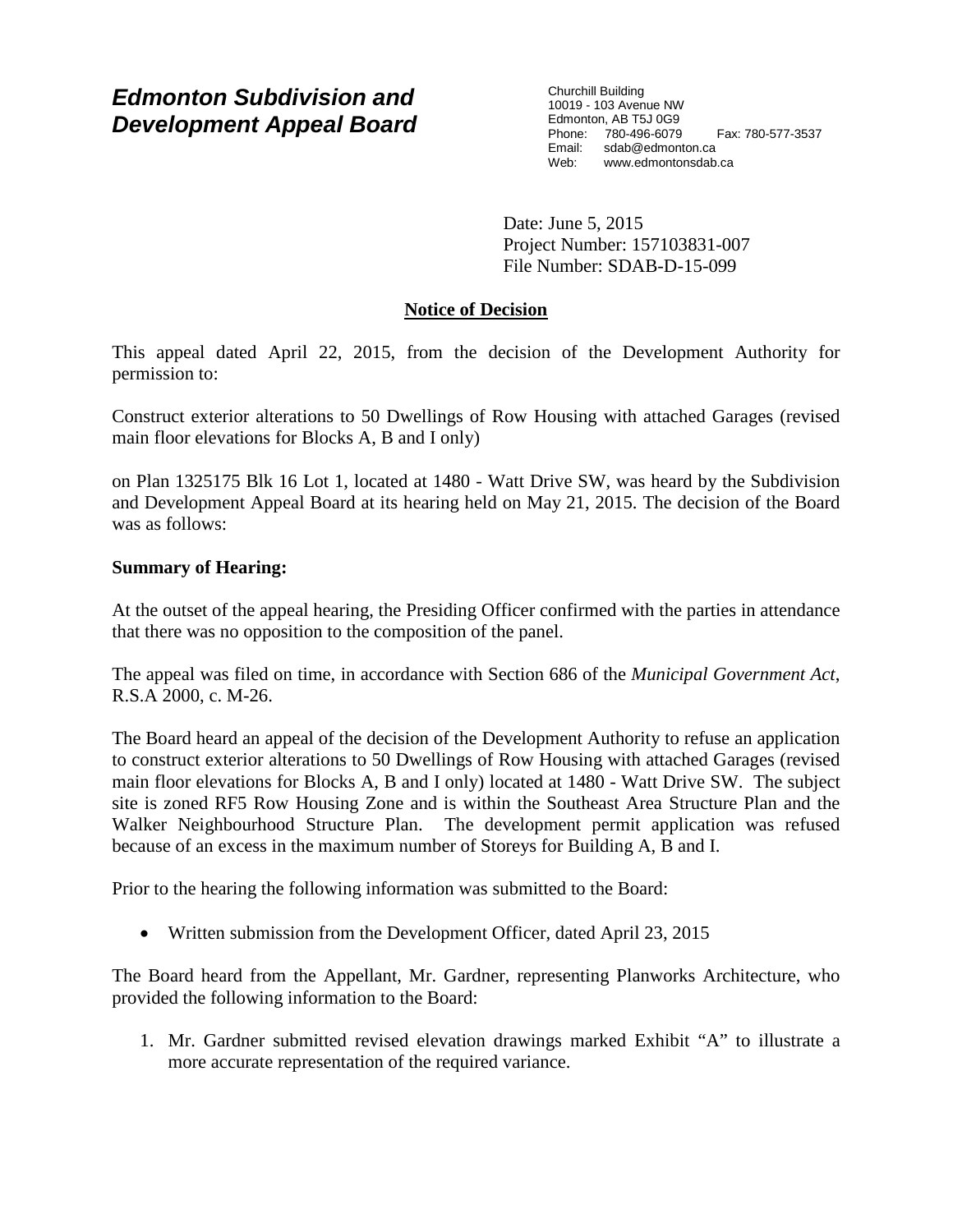- 2. The front elevations of the proposed 50 unit development face onto neighbouring developments and all of the vehicular services are located behind the proposed buildings inside the subject site.
- 3. All of the buildings will be connected by pedestrian walkways.
- 4. The subject site slopes east to west and north to south along the property line and the road.
- 5. This sloping creates a challenge when grading the site and the original grading plan had to be revised as a result. A concrete swale will also be installed to address some of the drainage problems.
- 6. The land slopes more steeply from the front to back of the site.
- 7. All nine buildings comply with the overall building height requirements. However the revision to the grading plan and the resulting increase in grade elevation has resulted in three buildings (A, B and I) now deemed to be over the basement height.
- 8. Even though the Development Officer used an alternate method to calculate grade, these three buildings are considered three storey buildings and exceed the maximum allowable by a half storey.
- 9. To mitigate the elevation of the main floor, the entry level was lowered with risers to improve the aesthetics of the buildings from the streetscape.
- 10. When the proposed amendments to the *Edmonton Zoning Bylaw* for the RF5 Zone are approved, these three buildings will be fully compliant.
- 11. It was clarified that buildings A, B and I are sited closer to the front of the site, along Watt Drive SW and the overall height is not significantly different from the other six buildings located to the rear of the site.

The Board then heard from Mr. Trevor Illingworth, representing the Sustainable Development Department, who provided the following information:

- 1. A development permit was previously approved and issued for all nine of the proposed buildings on this site.
- 2. However, a revision to the grading plan resulted in three of the nine buildings exceeding the maximum number of storeys by a half storey.
- 3. He did not have the authority to vary height and he was therefore forced to refuse the development permit application. However, he advised the Board that he would have approved this development application if he could have because of proposed amendments to the *Edmonton Zoning Bylaw* that will be considered by Council later this year.
- 4. He is supportive of the revision because none of the proposed buildings will exceed the maximum allowable height requirement of 10 metres.
- 5. The proposed increase in the height of the main floor of these buildings will not impact any of the other buildings on the site.

Mr. Gardner indicated that he had nothing further to add in rebuttal.

### **Decision:**

that the appeal be ALLOWED and the decision of the Development Authority is REVOKED. The development is GRANTED as applied for to the Development Authority.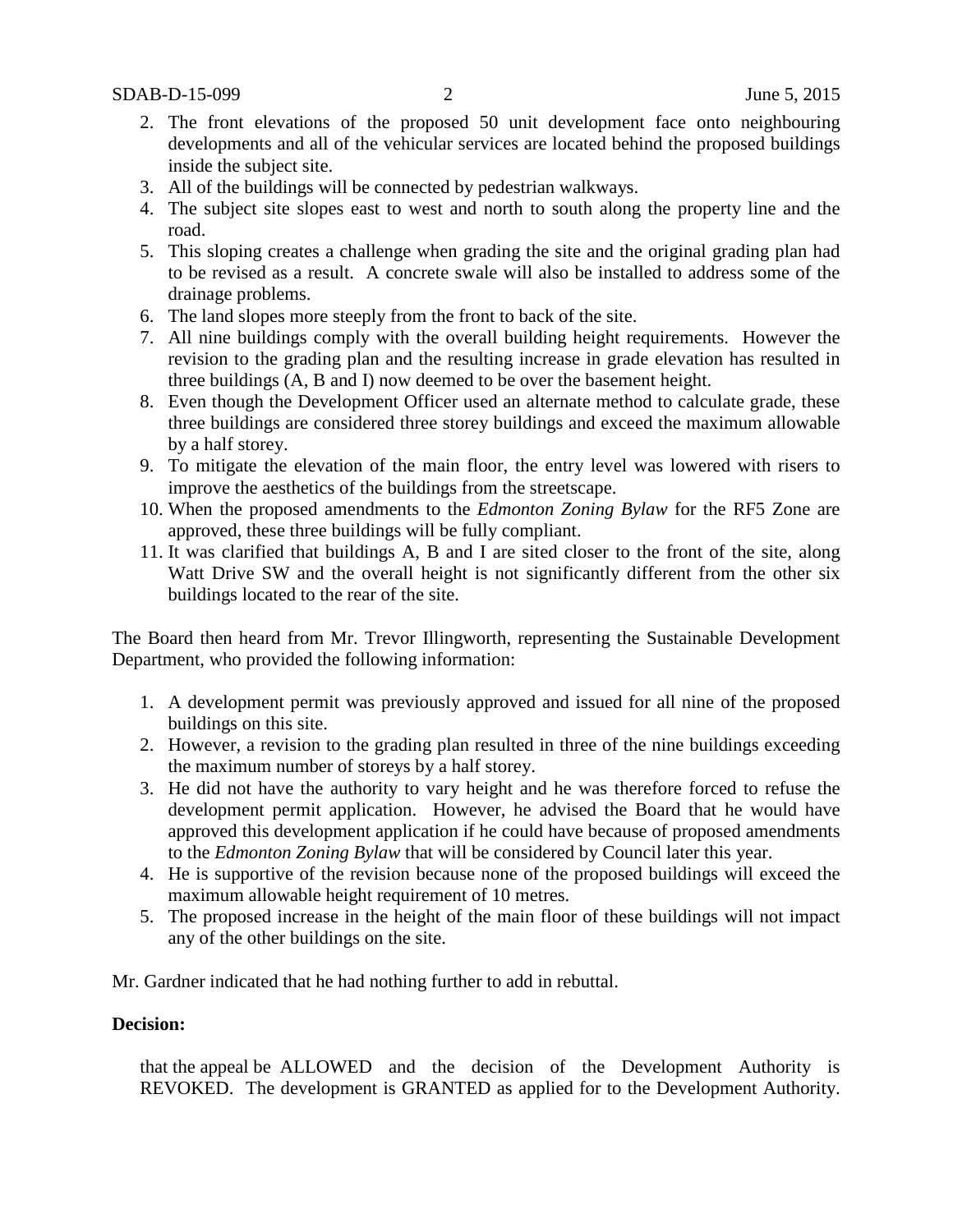In granting the development the following variances to the *Edmonton Zoning Bylaw* are allowed:

- An excess of a Half Storey in the maximum number of Storeys for Buildings A, B and I.

#### **Reasons for Decision:**

The Board finds the following:

- 1. The proposed development is a Permitted Use in the RF5 Row Housing Zone.
- 2. Section 160.4(3) of the *Edmonton Zoning Bylaw* states that the maximum Height shall not exceed 10.0 metres or 2 ½ Storeys.
- 3. The Board has granted a variance of a Half Storey in the maximum number of Storeys for Buildings A, B and I for the following reasons:
	- a) Based on the evidence provided, the Appellant has addressed drainage design limitations on the subject site by revising the lot grading plan which has resulted in an increase in the height of the main floor for Buildings A, B and I.
	- b) Buildings A, B, and I do not exceed the maximum allowable Height requirement of 10.0 metres pursuant to Section 160.4(3) of the *Edmonton Zoning Bylaw* and are characteristic of the other six buildings approved on the subject site.
	- c) The three buildings are located at the front of the subject site along Watt Drive SW and the Appellant has incorporated design features at the front of the buildings to ensure the privacy of neighbouring property owners and to improve the aesthetics of the buildings from the streetscape.
	- d) Based on evidence provided by the Development Officer, the proposed revisions would have been approved if discretion to vary the maximum number of Storeys was provided.
- 4. Based on the above, it is the opinion of the Board, that the proposed development will not unduly interfere with the amenities of the neighbourhood nor materially interfere with or affect the use, enjoyment or value of neighbouring parcels of land.

#### **Important Information for Applicant/Appellant**

- 1. This is not a Building Permit. A Building Permit must be obtained separately from the Sustainable Development Department, located on the  $5<sup>th</sup>$  Floor, 10250 – 101 Street, Edmonton.
- 2. Obtaining a Development Permit does not relieve you from complying with:
	- f) the requirements of the *Edmonton Zoning Bylaw*, insofar as those requirements have not been relaxed or varied by a decision of the Subdivision and Development Appeal Board,
	- g) the requirements of the *Alberta Safety Codes Act*,
	- h) the *Alberta Regulation 204/207 – Safety Codes Act – Permit Regulation*,
	- i) the requirements of any other appropriate federal, provincial or municipal legislation,